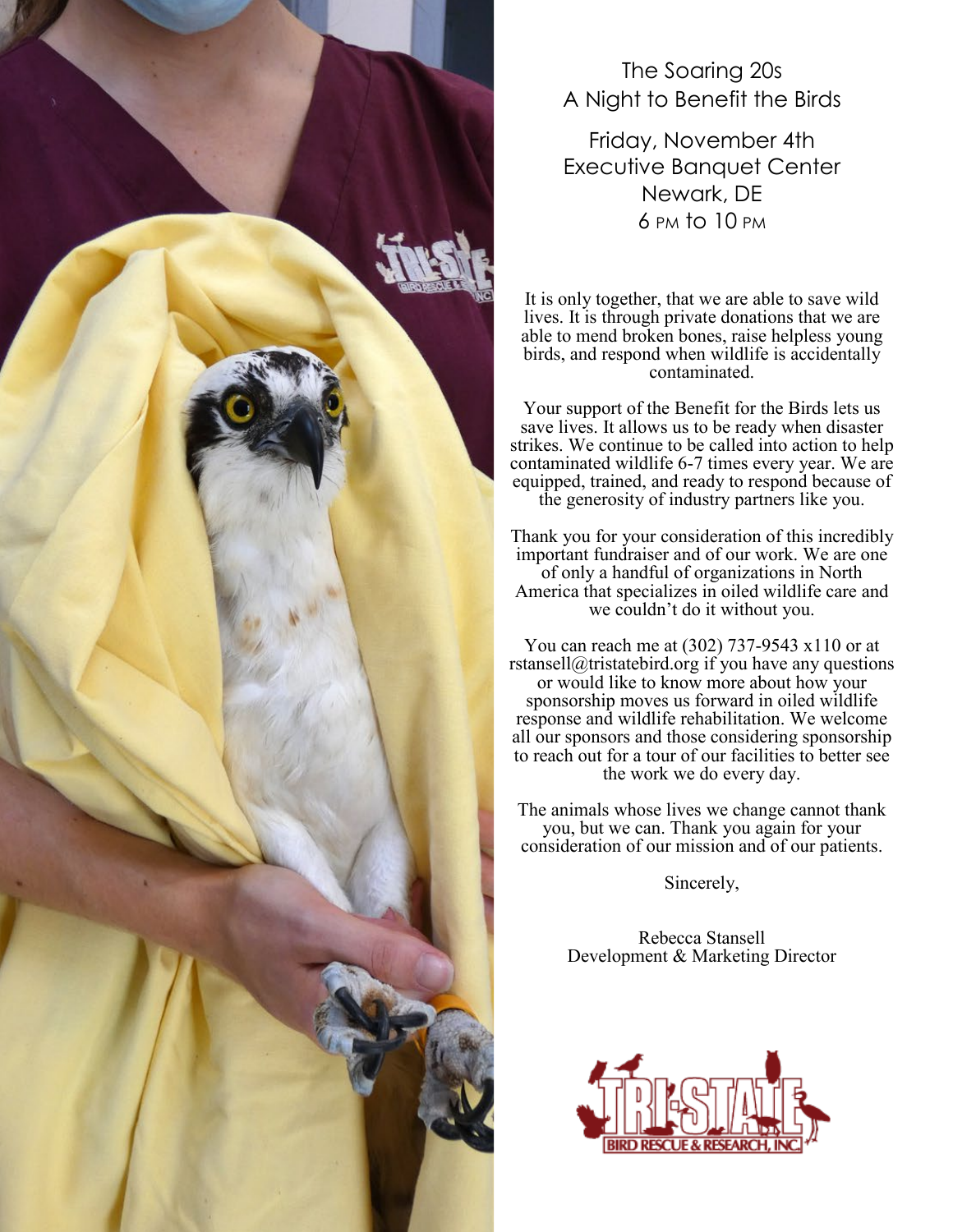## The Benefit for the Birds 2022

#### Partnership Levels

#### Presenting Sponsor- (Filled-Colonial Pipeline Company)

- Company logo and/or name included in event invitation, advertising, and press releases
- Company logo and link in post-event email
- Recognition at event verbally, custom event visuals, and special recognition in Annual Report
- Prominent logo in event program
- Admission for up to twelve (10) total guests

#### Bald Eagle Sponsor- \$20,000

- Recognition of support on event webpage (with logo), in Annual Report, and in quarterly Newsletter
- Recognition at event verbally and custom event visuals
- Prominent logo on event website and in event program, year-round logo on Tri-State webpage
- Admission for up to ten (10) guests

#### Snowy Owl Sponsor - \$16,000

- Recognition of support on event webpage (with logo), in Annual Report, and in quarterly Newsletter
- Recognition in event visuals
- Color logo in event program
- Admission for up to eight (10) total guests

#### Great Horned Owl Sponsor - \$10,000

- Recognition of support on event webpage (with logo), in Annual Report, and in quarterly Newsletter
- Recognition in event visuals
- Color logo in event program
- Admission for up to eight (8) total guests

#### Silent 'Hawk'tion Sponsor- \$6,000 (Reserved-Monroe Energy)

#### Or Bar and beverage Sponsor

- Corporate name & logo on bid sheets, online component, and on the Hawktion tables, or at the bar and cocktail tables for Bar & Beverage Sponsor
- Recognition in event visuals
- Recognition of support on event webpage (with logo), in Annual Report, and in quarterly Newsletter
- Color logo in event program, admission for up to six (6) guests

#### Great Blue Heron Sponsor - \$5,000

- Recognition of support on event webpage (with logo), in Annual Report, and in quarterly Newsletter
- Shared recognition on event visuals
- B&W logo in event program
- Admission for up to five (5) total guests

#### American Kestrel Sponsor- \$2,000

- Company name, logo, & link on event webpage
- Shared recognition on event visuals
- Recognition of support in Annual Report and quarterly newsletter
- Admission for up to two (2) guests

#### Partner - \$1,000

• Company name & link on event webpage, shared event visuals recognition